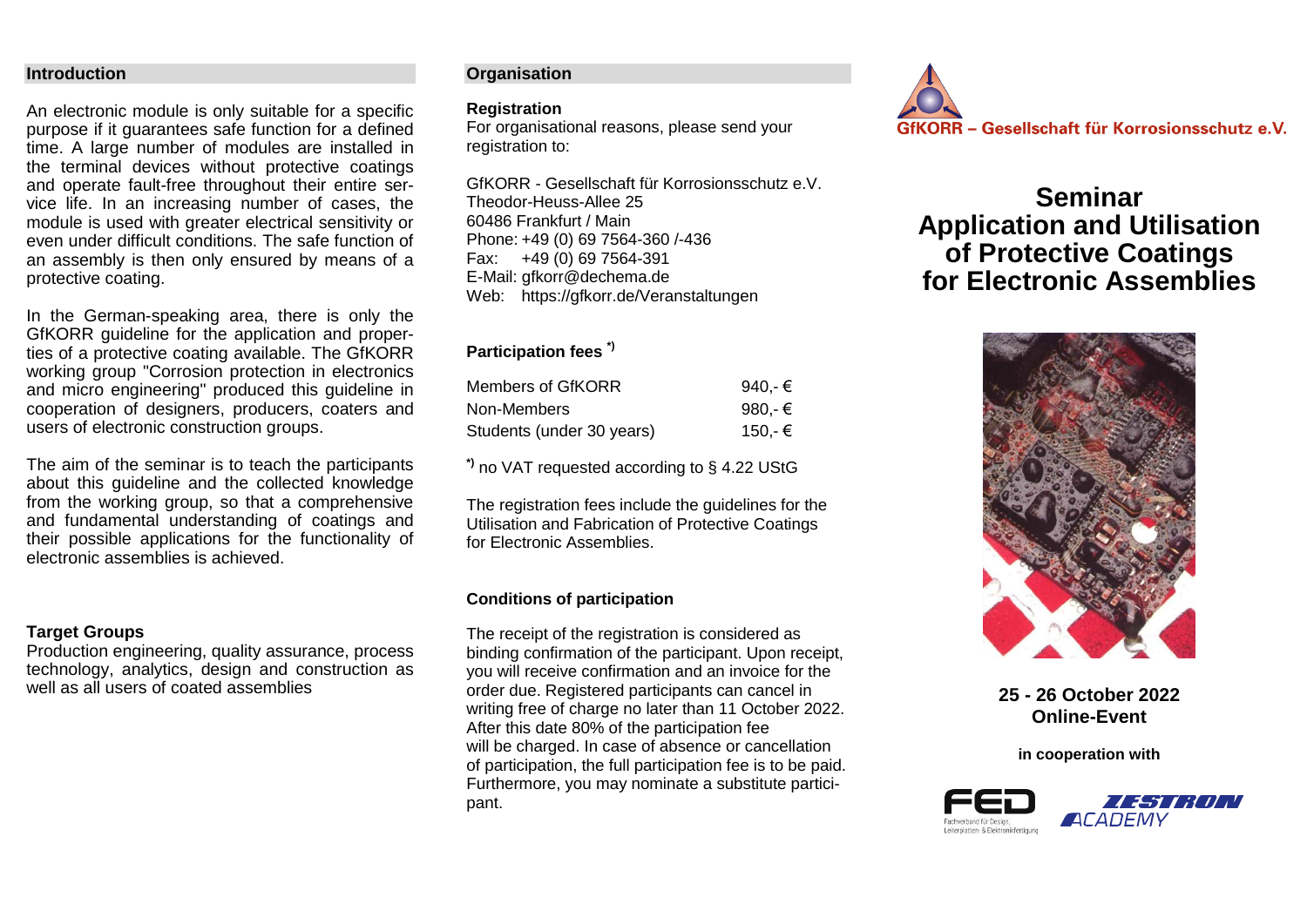### **Programme – 25 October 2022**

- **09:30 Welcome and introduction of participants** Dr.-Ing. Helmut Schweigart Dr. O.K. Wack Chemie GmbH, Ingolstadt, Germany
- **10:10 Requirements of protective coatings for use on assemblies**

General requirements, requirements for environmental impact, regulations for protective coatings Beth Turner Electrolube, Leicestershire, United Kingdom

- **10:55 Discussion**
- **11:05 Classification of protective lacquers** Subdivision according to the binder or solvent, subdivision according to drying or curing mechanism, subdivision according to layer thickness Jens Bürger ELANTAS Europe GmbH, Hamburg, Germany
- **11:30 Discussion**
- **11:40 Break**
- **13:00 Film properties of protective coatings** Mechanical, electrical and thermal properties, condensation, water absorption and water vapour permeability, thermal resistance, flexibility (modulus of elasticity) and CTE Beth Turner Electrolube, Leicestershire, United Kingdom
- **14:00 Discussion**
- **14:10 Impact of the assembly on protective coatings** Base material, assembly or printed circuit board layout, solder resist, soldering materials and parameters, drying parameters, keeping and uncovering areas Jens Gruse Stannol GmbH & Co. KG, Velbert, Germany
- **15:10 Discussion**
- **15:20 Break**

### **Programme – 25 October 2022**

- **15:50 Surface and preparation prior to protective coating** Requirements for module cleaning, decision on cleaning, minimum surface cleanliness before protective coating, measurement / analysis of ionic impurities, implementation / optimization of cleaning processes Helmut Schweigart Dr. O.K. Wack Chemie GmbH, Ingolstadt, Germany
- **16:50 Discussion**
- **17:00 End of first day**

**Programme – 26 October 2022** 

**08:30 Welcome and summary of day 1** Dr.-Ing. Helmut Schweigart Dr. O.K. Wack Chemie GmbH, Ingolstadt, Germany

- **09:00 Application procedures for protective coatings** Subdivision of the application processes, application by brush, coating or spray can, application by spraying, dipping, flooding or spraying process, automatic and selective coating in casting process, application by dispensing or vacuum process Gerd Schulze Nordson B.V., Maastricht, Netherlands
- **10:00 Discussion**
- **10:10 Break**

**10:45 Handling of protective lacquers**

Requirements for coating rooms and equipment, monitoring of processing parameters, contamination, maintenance of immersion systems, aging of protective coatings, environmental protection during protective coating Jens Bürger ELANTAS Europe GmbH, Hamburg, Germany

- **11:30 Discussion**
- **11:40 Break**

**13:00 Prevention of typical coating defects** Application of excessive layer thicknesses, double coating, early hermetic encapsulation of coated printed circuit boards, avoidance of defects and typical abnormalities in protective coatings Jens H. Klingel KC Kunststoff-Chemische Produkte GmbH, Friolzheim, Germany

**14:00 Discussion**

### **14:10 Coating inspection methods** General proof of the protective coating, verification of climate resistance, verification of the coating result Gerd Schulze Nordson B.V., Maastricht, Netherlands

- **15:10 Discussion**
- **15:20 Break**
- **15:50 Repair of coated assemblies** Paint stripping of assemblies, sound soldering of coatings, repair coating Jens H. Klingel KC Kunststoff-Chemische Produkte GmbH, Friolzheim, Germany
- **16:20 Discussion**
- **16:30 Summary and end of seminar**

Unforeseen program changes are reserved.